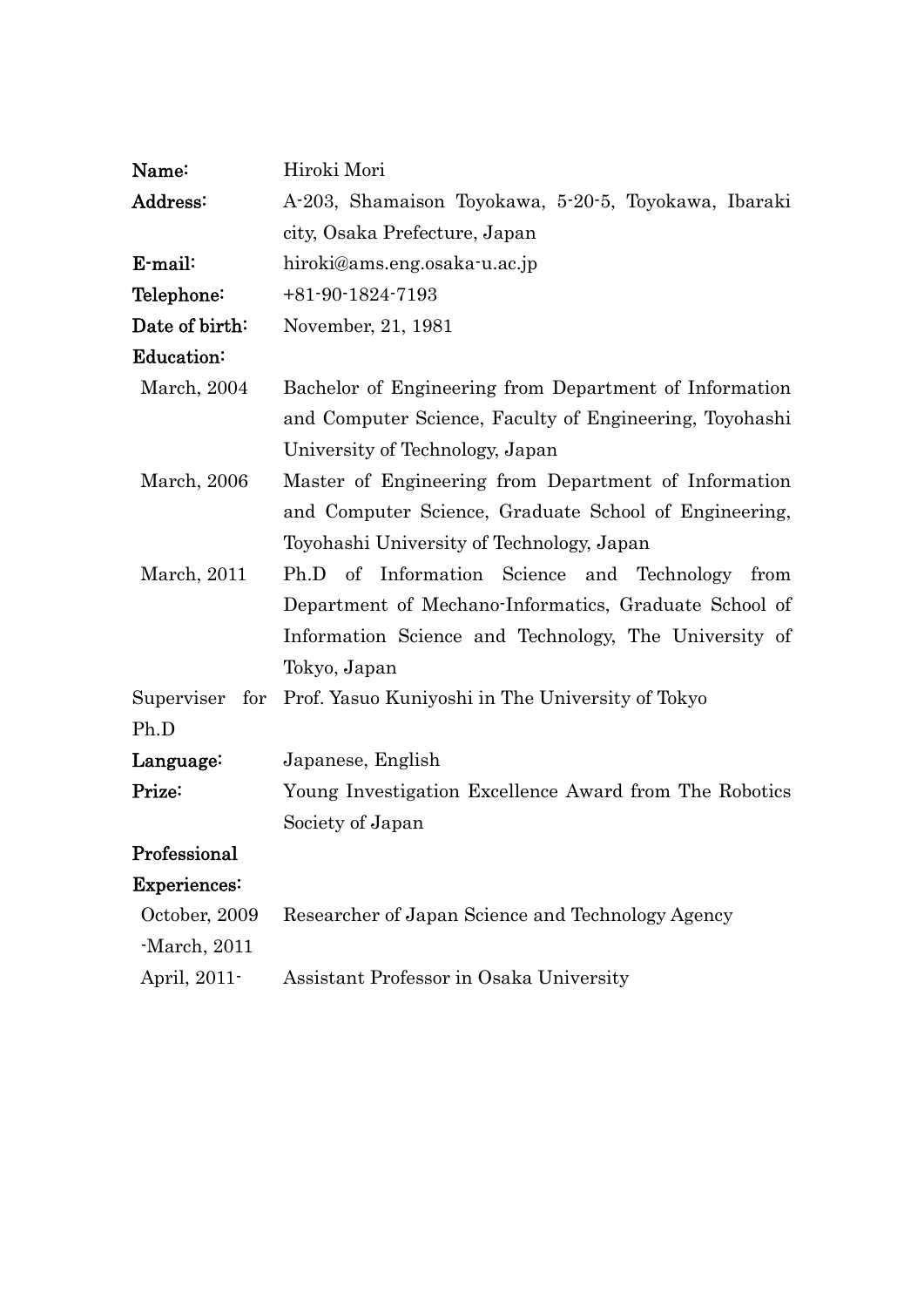## Publication

Hiroki Mori and Yasuo Kuniyoshi, "A Developmental Nervous System Model for Fetal Reflexive Behaviors which are Self-organized via Tactile Sensation." Journal of Robotics Society of Japan, Vol.28, No.8, pp.1014-1024, 2010 (in Japanese)

Yasuo Kuniyoshi, Shinji Sangawa, Yuuki Tsukahara, Shinsuke Suzuki, and Hiroki Mori, "A Constructivist Approach to the Principles of Emergence of Intelligence from Humanoid Embodiment." Journal of Robotics Society of Japan, Vol.28, No.4, pp.415-434, 2010 (in Japanese)

Alex Pitti, Hiroki Mori, Shingo Kouzuma and Yasuo Kuniyoshi, "Contingency Perception and Agency Measure in Visuo-Motor Spiking Neural Networks," IEEE Transactions on Autonomous Mental Development, Vol.1, No.1, pp.86-97, 2009

Hiroki Mori, Yoshihiro Ohama, Naohiro Fukumura and Yoji Uno, "Learning of Real Robot's Inverse Dynamics by a Forward-Propagation Learning Rule," Electrical Engineering in Japan, Vol. 161, No. 4, 2007

Hiroki Mori, Takaomi Kanda, Dai Hirose, and Minoru Asada, "3-Dimensional Motion Recognition by 4-Dimensional Higher-oder Local Auto-correlation." In Proceedings of the Fourth International Conference on Pattern Recognition Applications and Methods, Vol.USB, pp.223-231, 2015.

Hiroki Mori, Daii Aktsu, and Minoru Asada. "Fetusoid35: A robot serearch platform for neural development of both fetuses and perterm infants and for developmental care." In Proceedings of the 3rd Conference on Biomimetic and Biohybrid Systems (Living Machines 2014), Vol.CD-ROM, pp.411-413, 2014.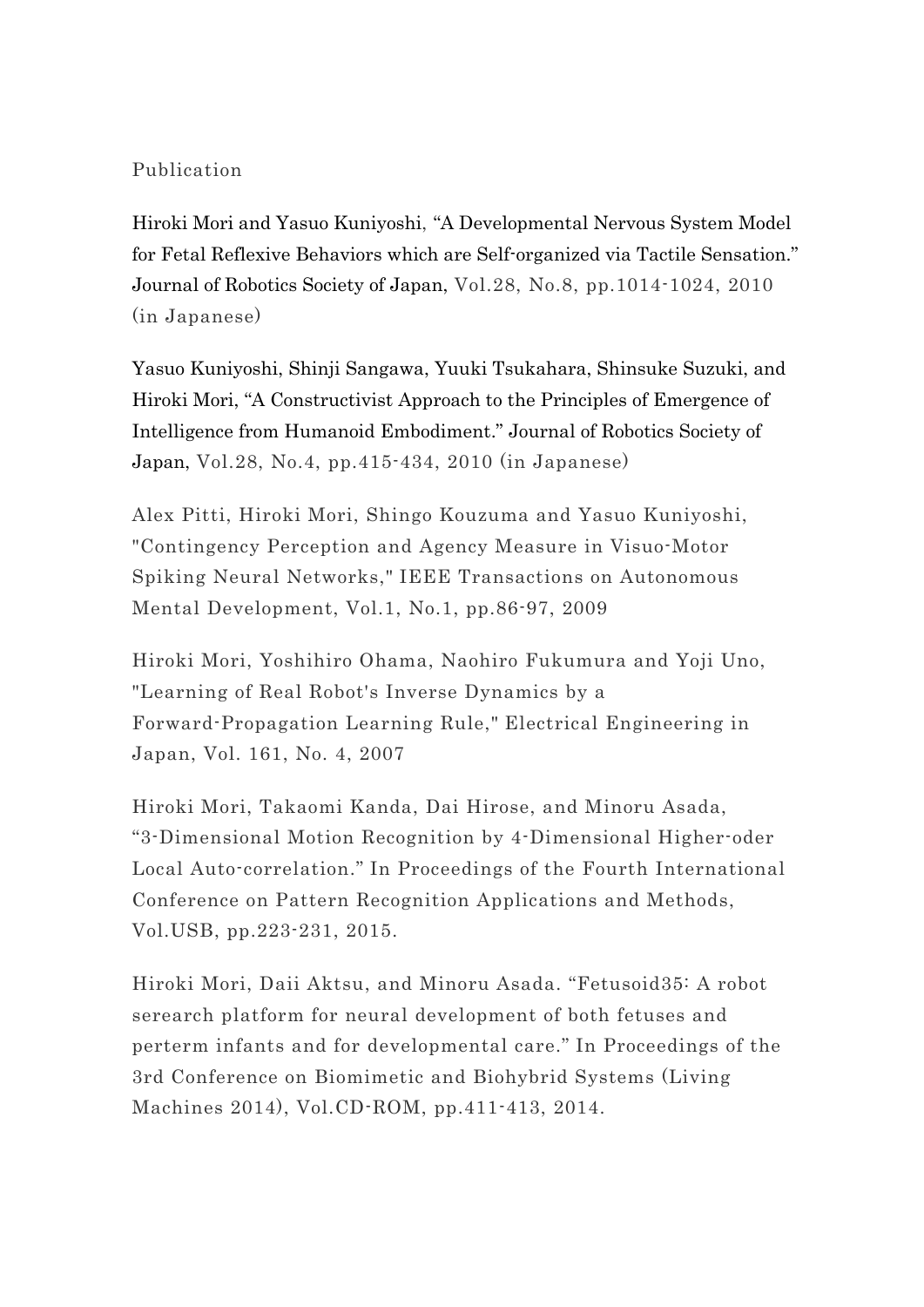Hiroki Mori, Yuzi Okuyama, and Minoru Asada, "Emergence of diverse behaviors from interactions between nonlinear oscillator complex networks and a musculoskeletal system." In Proceedings of the European Conference on Artificial Life (ECAL 2013), pp.324-331, Taormina, Italy, Sep. 2-6, 2013.

Yuji Kawai, Jihoon Park, Takato Horii, Yuji Oshima, Kazuaki Tanaka, Hiroki Mori, Yukie Nagai, Takashi Takuma, and Minoru Asada, "Throwing Skill Optimization through Synchronization and Desynchronization of Degree of Freedom." In Proceedings of the 16th RoboCup International Symposium, Vol.DVD-ROM, 2012.

Hiroki Mori, Yasuo Kuniyoshi, "Infant's primitive walking reflex from the perspective of learning in the uterus." 3rd International Conference on Cognitive Neurodynamics 2011, Niseko, Japan, 2011

Yasunori Yamada, Hiroki Mori, Yasuo Kuniyoshi, "A Fetus and Infant Developmental Scenario: Self-organization of Goal-directed Behaviors Based on Sensory Constraints," 10th International Conference on Epigenetic Robotics (EpiRob 2010), pp.145-152, Orenas castle, Glumslov, Sweden, Nov. 5-7, 2010

Alex Pitti, Hiroki Mori, Yasunori Yamada, Yasuo Kuniyoshi, "A Model of Spatial Development from Parieto-Hippocampal Learning of Body-Place Associations," 10th International Conference on Epigenetic Robotics (EpiRob 2010), pp.89-96, Orenas castle, Glumslov, Sweden, Nov. 5-7, 2010

Hiroki Mori and Yasuo Kuniyoshi, "A human fetus development simulation: Self-organization of behaviors through tactile sensation," IEEE 9th International Conference on Development and Learning (ICDL 2010), pp.82-97, University of Michigan, Ann Arbor, USA, Aug. 18-21, 2010